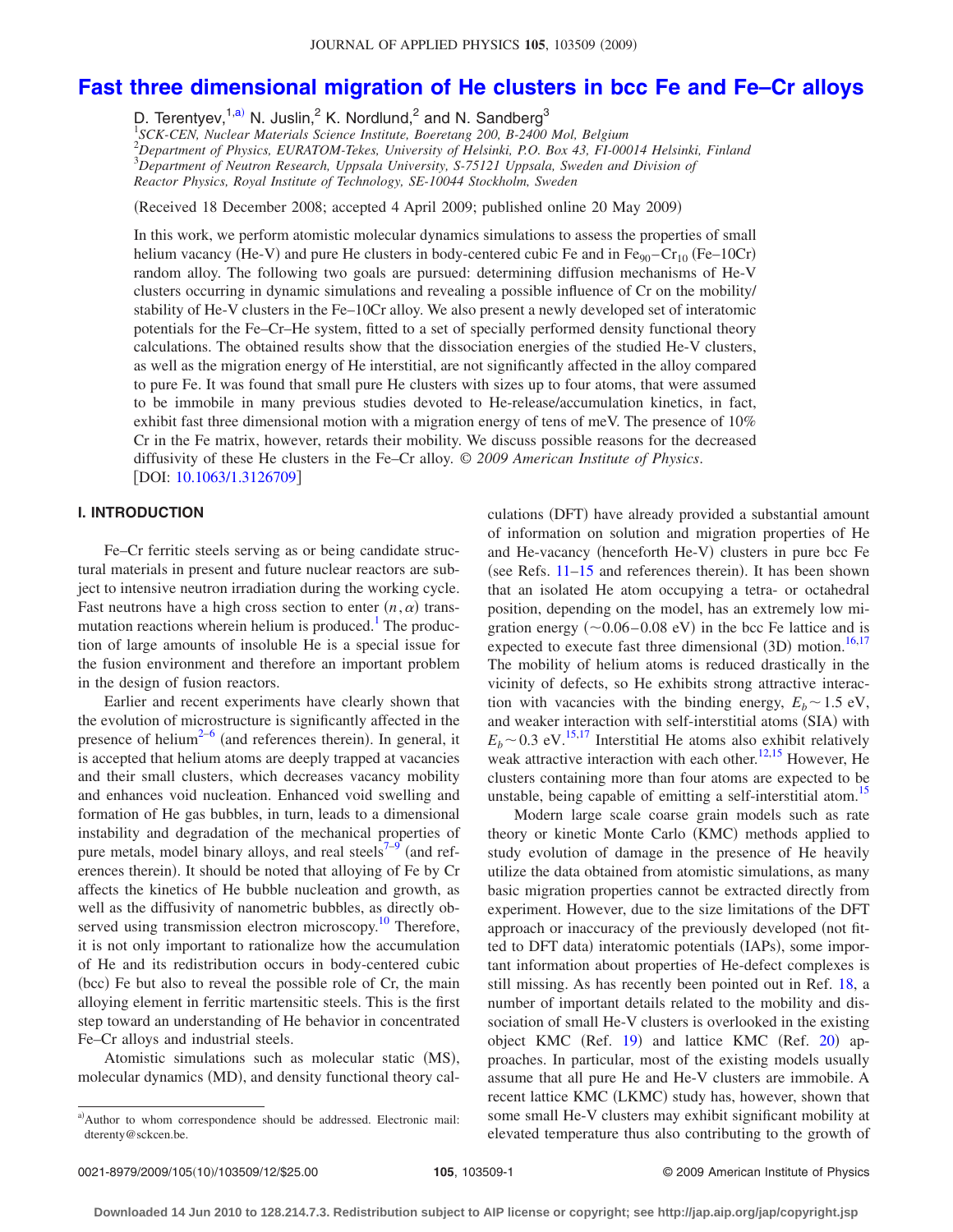large He bubbles. However, due to the limitations of the LKMC technique only vacancy rich He-V clusters were studied in Ref. [18,](#page-11-11) whereas the properties of He-rich and pure He clusters remain unexplored.

In this work, we perform atomistic calculations to assess the properties of He-V and pure He clusters in pure Fe and in Fe<sub>90</sub>-Cr<sub>10</sub> (Fe–10Cr) alloy. We developed a new set of IAPs for Fe–He and Cr–He systems, especially fitted to a set of DFT calculations. The potential functional and parameter set are given in Appendix A. To describe the Fe–Cr system, we have opted for the two band model potential developed in Ref. [21,](#page-11-14) which was extensively used in the past few years to model Fe–Cr system (e.g., Ref. [21–](#page-11-14)[25](#page-11-15)). The Fe–Fe part of this potential is the one derived by Ackland *et al.* in 2004,<sup>26</sup> which essentially is a refit of the "Mendelev" potential, $27$ known to be significantly improved compared to the previously existing Fe–Fe many-body potentials in terms of description of self-interstitial defects and dislocation properties. $28,29$  $28,29$ 

The set of the IAPs for Fe–Cr–He system was imple-mented in the existing MD codes DYMOKA (Ref. [30](#page-11-20)) and PARCAS (presented in Ref. [31](#page-11-21)) to perform both static and dynamic simulations. MS techniques were used to calculate formation energies of different He-V clusters and to provide the comparative diagram of the dissociation energy versus He density in the clusters, whereas MD simulations were used to study the motion of pure He and He-V clusters and their lifetimes. Note that MD modeling of the He-V cluster dissociation and measurement of related lifetimes is of practical interest and good verification of the data which otherwise could be obtained by static calculations. Thus, the goal of this work is twofold: (i) to investigate the possible mechanisms of motion of He-rich He-V clusters and (ii) to reveal a possible effect of Cr on the mobility and stability of He-V clusters in the Fe–10Cr random alloy. The choice of the Cr concentration was governed by two reasons: firstly, this composition corresponds to a typical Cr content in real ferritic martensitic steels; secondly, Fe–Cr alloys containing about 10% Cr do not yet exhibit  $\alpha - \alpha'$  phase separation or Cr ordering, $32$  so the random distribution of Cr atoms is physically justified.

#### **II. SIMULATION TECHNIQUE**

MS and MD calculations were performed using the DYMOKA (Ref. [30](#page-11-20)) and PARCAS (Ref. [31](#page-11-21)) codes, where the above-mentioned IAPs were implemented. Simulations were performed in bcc Fe and Fe–10Cr random alloy. Details of the applied IAPs and MS simulations are given in Appendices A and B, respectively. The size of the crystallite used in MD simulations was  $10 \times 10 \times 10a_0^3$ , thus it contained 2000 atoms before a He-V cluster was introduced. Periodic boundary conditions were applied. The MD time step was variable in the range of  $0.1-1.5$  fs, determined by the fastest atom in the system. The equilibrium lattice constant  $a_0$  for Fe and Fe–10Cr alloys was obtained from the "zero pressure" condition in the separate set of MD runs performed in the temperature range of 100–1800 K. The obtained data are presented in Fig. [1.](#page-1-0) All MD simulations were performed using

<span id="page-1-0"></span>

FIG. 1. (Color online) Temperature dependence of the equilibrium lattice constant for bcc Fe and random Fe–10Cr alloy.

classical MD in the microcanonical (NVE) ensemble, after equilibration of the crystallite to a given temperature within 10 ps.

Estimation of the binding and dissociation energies for He-vacancy clusters (henceforth  $\text{He}_N$ -V<sub>M</sub>, where *N* and *M* denote the corresponding number of He atoms and vacancies forming a cluster) requires calculation of the formation energy of these clusters and corresponding migration energies of dissociating species, i.e., a He atom or vacancy. Definitions and methodology to calculate the formation energies of  $He_N-V_M$  clusters in Fe and Fe–10Cr alloy are described in Appendix B. The corresponding binding energy of a vacancy and He to a He-V cluster was then estimated  $as<sup>11</sup>$ 

$$
E_b(V) = E_f(V) + E_f(He_N V_{M-1}) - E_f(He_N V_M),
$$
 (1)

$$
E_b(\text{He}) = E_f(\text{He}) + E_f(\text{He}_{N-1} \text{V}_M) - E_f(\text{He}_N \text{V}_M). \tag{2}
$$

The formation energies of an isolated vacancy and He in the tetrahedral position were estimated to be 1.72 and 4.39 eV in pure Fe. In the case of Fe–10Cr alloys, again a set of calculations when a vacancy or He atom was introduced in different positions in the Fe–10Cr crystallite was performed to estimate the mean values, for details see Appendix B. The dissociation energy was then determined as a sum of the corresponding binding and migration energies of a species which leaves a He-V cluster.<sup>15</sup> The migration energy of a vacancy and interstitial He atom in pure Fe was estimated using MS technique by dragging a defect between two equilibrium positions and finding the saddle point energy. In the Fe–10Cr alloy these migration energies were estimated using MD simulations by tracing the trajectory of a defect, calculating the diffusion coefficient, and constructing the corresponding Arrhenius plot.

We then performed MD simulations to study the stability and mobility of He-V clusters at finite temperature. It should be noted that the mobility of the most stable He-V clusters, those with He/V ratio  $\sim$ 1, is expected to be governed by the mobility of vacancies, thus its direct study using classical MD technique is restricted due to the limitations of the physical time accessible in this method. Given that the presence of He atoms inside a vacancy cluster further decreases its mobility, it is not surprising that the most stable clusters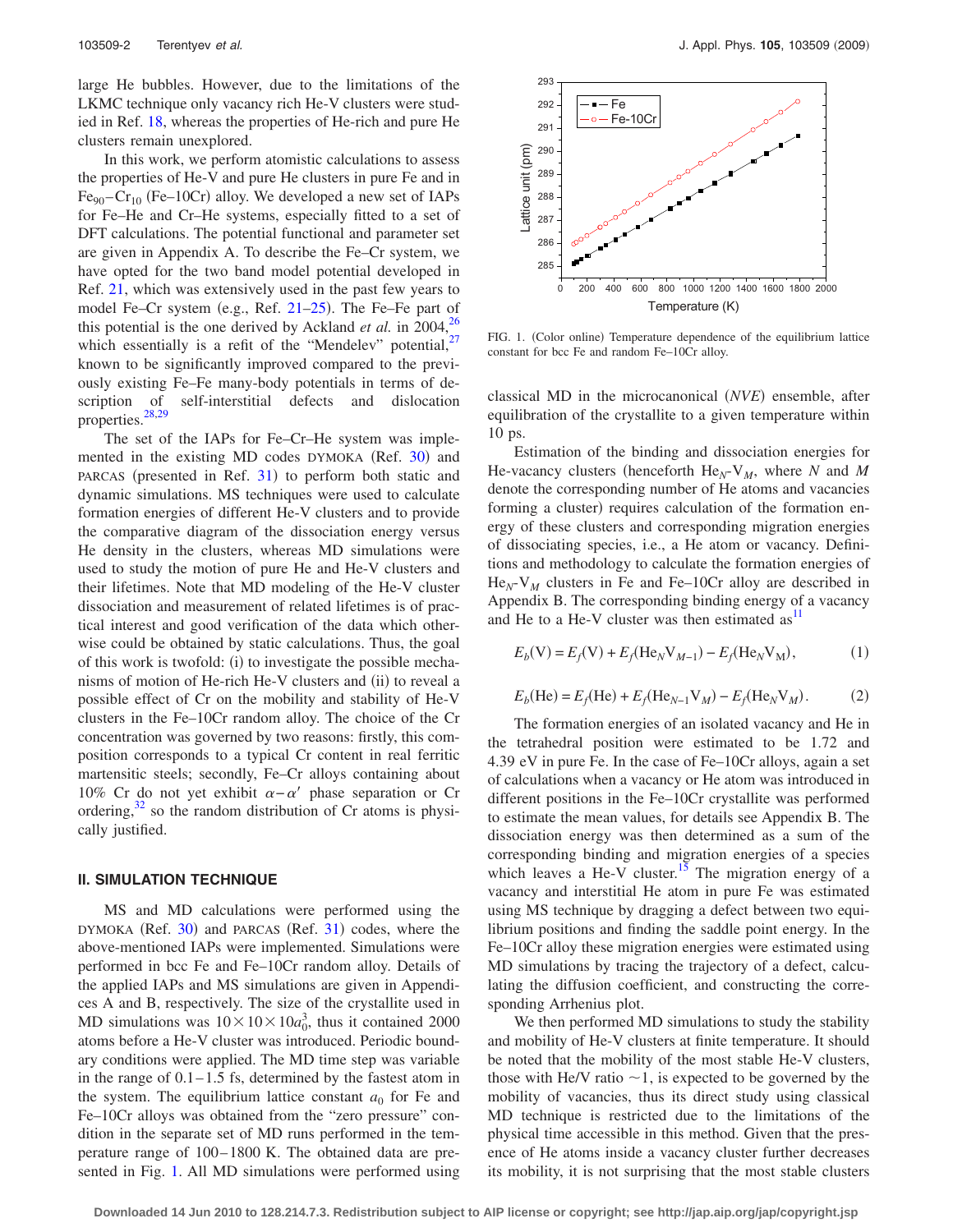<span id="page-2-0"></span>

FIG. 2. (Color online) The binding energy of He-V clusters versus He/V ratio estimated using MS techniques in the pure Fe and Fe–10Cr alloy.

were seen to be practically immobile at low temperature and break apart before covering any substantial distance at high temperature. Here, the study is focused on the clusters with He/V ratio higher than 1, since we expected them to exhibit relatively high diffusivity, occurring mainly due to the motion of He interstitial atoms. Thus, we have considered pure He clusters with size up to four and some clusters containing vacancies such as  $\text{He}_2\text{-V}_1$ ,  $\text{He}_3\text{-V}_{1,2}$ , and  $\text{He}_4\text{-V}_{1,2,3}$ . Pure He clusters with size larger than four atoms were not considered here, as it is expected that they are unstable against spontaneous emission of self-interstitial atom and spontaneously transform into  $\text{He}_5$ -V<sub>1</sub> cluster.<sup>15</sup> In addition, we have considered one vacancy rich cluster, namely,  $He_2V_3$ , as we expected that its diffusivity could be measurable at high temperature even within the limited MD time scale.

Once a He-V cluster was introduced in the perfect bcc Fe or Fe–10Cr crystal, its coordinates and structure were traced during the MD run by identifying vacancies and interstitial atoms using the Wigner Seitz (WS) cell method and by following positions of He atoms every ten MD steps. This allows to detect the displacement of a cluster to follow its migration path and to measure its lifetime, assigning a certain criterion for the cluster breakup. In addition, the data obtained from the WS analysis coupled with the corresponding positions of He atoms allows to determine the occupation of WS cells by He atoms and thus allows to characterize the evolution of the structure of the He-V clusters during the MD run. For example, the transformation of the  $He_4V_1$  cluster into  $He_4V_2$  with the corresponding emission of a selfinterstitial atom could easily be detected based on numerical criteria.

MS calculations have shown that helium atoms and vacancies are bound to each other up to the fifth nearest neighbor distance, hence the cluster dissociation is assumed to occur when at least one vacancy or He atom is found at a distance larger than  $\sqrt{3}a_0$  from any other vacancy/He atom that belongs to the cluster. When a He-V cluster was registered to break apart by emitting a He (since mainly He-rich clusters were studied), the detached He atom executed fast 3D motion and rejoined the cluster within a short period of time, being incapable of escaping due to the imposed periodic boundary conditions. By performing a relatively long MD run, it was possible to accumulate a sufficient number of dissociation events (from tens up to a few hundreds) and obtain a reliable value for the cluster lifetime. Similarly, the duration of a MD run was controlled to obtain a meaningful number of cluster migration jumps for an accurate estimate of the diffusion coefficient. A typical length of the performed MD runs was about 50–100 ns.

The diffusion coefficient of a He-V cluster,  $D_{\text{He-V}}(T)$ , can be obtained from atomistic simulations using the well-known Einstein equation (see, e.g., Ref. [33](#page-11-23)),

$$
D_{\text{He-V}}(T) = \frac{\overline{R^2(T)}}{2nt_{\text{sim}}},\tag{3}
$$

where  $\overline{R^2}$  is the mean square displacement of a migrating defect and is a function of temperature, *n* is the dimensionality of the motion  $(3 \text{ in the present case})$ , and  $t_{\text{sim}}$  is the simulation time. After repeating the calculation for different temperatures, the  $D_{\text{He-V}}(T)$  curve can be produced by fitting the different points to the Arrhenius expression,

$$
D_{\text{He-V}}(T) = D_{0,\text{He-V}} e^{-E_m^{\text{He-V}}/k_B T}.
$$
 (4)

<span id="page-2-1"></span>Here  $k_{B_i}$  is Boltzmann's constant, while the migration energy  $E_m^{\text{He-V}}$  and the prefactor  $D_{0,\text{He-V}}$  are the free parameters of the fit, whose values are obtained from the regression on the collected points. Similar treatment applied to the cluster lifetime  $\tau_{\text{He-V}}(T)$ , i.e., the period of time required to emit a He atom, can be used to estimate the dissociation energy  $E_d$ and an attempt frequency prefactor  $\nu_0$  as

<span id="page-2-2"></span>
$$
\tau_{\text{He-V}}(T) = \nu_{0,\text{He-V}}^{-1} e^{E_{d}^{\text{He-V}}/k_{B}T}.
$$
\n(5)

#### **III. RESULTS**

#### **A. Binding and dissociation energy of He-V clusters**

The dependence of the binding energy of  $He_nV_m$  clusters (with  $n$  and  $m$  varied from 0 to 4) on the He/V ratio estimated in the pure Fe and Fe–10Cr alloy is presented in Figs.  $2(a)$  $2(a)$  and  $2(b)$ , respectively. As has been shown by previous MS (Ref. [11](#page-11-6)) and DFT (Ref. [17](#page-11-9)) calculations, the binding energy mainly depends on the He/V ratio, and much less on the cluster size. One can also mention that the effect of Cr on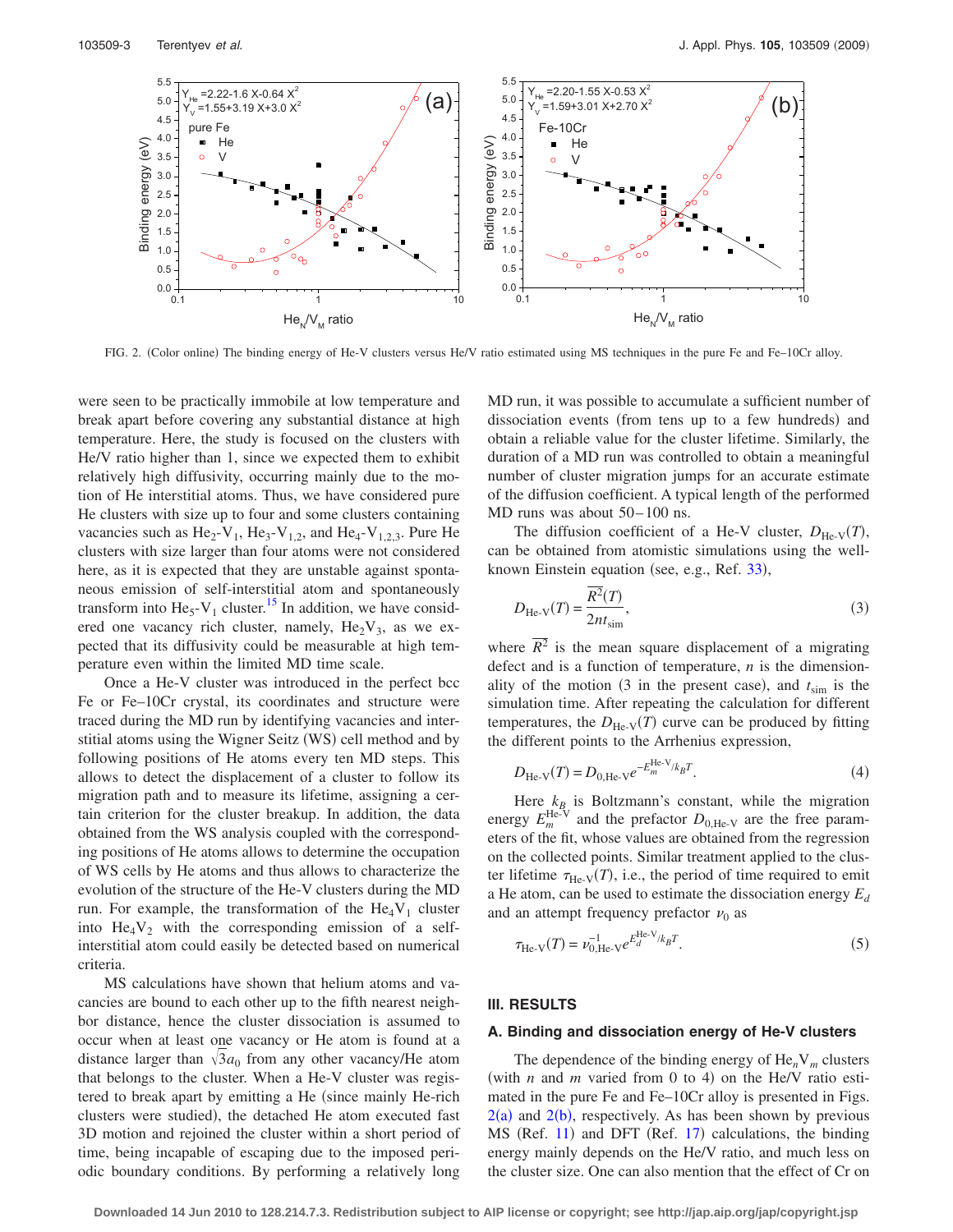<span id="page-3-0"></span>

FIG. 3. (Color online) The dissociation energy of He-V clusters vs He/V ratio estimated using MS techniques in the pure Fe and Fe–10Cr alloy.

the absolute value of the binding energy and on the corresponding crossover of the two curves is insignificant.

Estimation of the dissociation energy of He-V clusters in the alloy requires knowledge of the migration energy of a vacancy and He interstitial. These were obtained by calculating the slope of Arrhenius plot of the diffusion coefficient of the species in the alloy. The corresponding migration energies were calculated to be 0.51 and 0.077 eV for a vacancy and He, respectively. While  $E_m$ (He) is unchanged by alloying of Fe, the migration energy of a vacancy is lower by 0.1 eV in the alloy as compared to pure Fe.

Combining the data on the binding energy of He-V clusters and migration energy of a He and vacancy, the dissociation energy curves were obtained for pure Fe and Fe–10Cr, shown in Figs.  $3(a)$  $3(a)$  and  $3(b)$ , respectively. As can be seen from Fig. [3,](#page-3-0) the clusters with He/V ratio close to 1–1.5 are the most stable ones in both materials. We thus see that the presence of 10% of randomly distributed Cr atoms essentially does not affect the absolute value of the dissociation energy nor the He density in the most stable He-V clusters. In addition, note that the He/V ratio corresponding to the crossover between the He and vacancy dissociation curves (located at  $\sim$  1.1) and the corresponding dissociation energy  $(-2.4$  eV) are in much better agreement with the DFT data reported in Ref. [17,](#page-11-9) than the data obtained with the earlier developed interatomic potentials for Fe–He system, which suggest an optimum He/V ratio of  $\sim$  1.8 and the corresponding  $E_d \sim 3$  eV.<sup>11</sup>

The relaxed configurations of the  $\text{He}_N$  and  $\text{He}_N\text{V}_1$  clusters whose stability and mobility was studied here by MD are presented in Fig. [3.](#page-3-0) The structures of pure He clusters, that are shown in Figs.  $4(a) - 4(c)$  $4(a) - 4(c)$ , are well in line with those obtained by DFT in Ref. [15,](#page-11-7) i.e., He atoms prefer to occupy closest interstitial sites, thus maximizing the number of He–He nearest neighbors and, respectively, minimizing the number of He near to Fe. In the case of the  $\text{He}_N\text{V}_1$  clusters, shown in Figs.  $4(d) - 4(f)$  $4(d) - 4(f)$ , He atoms were found to occupy the WS cell space of the removed metallic atom and to form symmetrical clusters. In particular,  $He_2V_1$  was observed to relax into  $\langle 110 \rangle$  dumbbell configuration, He<sub>3</sub>V<sub>1</sub> represents a triangular configuration laying in a  ${100}$  plane. Adding one more He atom to  $\text{He}_3\text{V}_1$  results in the formation of the tetrahedral configuration made of four He atoms, where the pairs of He atoms are connected by  $\langle 100 \rangle$  and  $\langle 010 \rangle$  vectors, as shown in Fig.  $4(f)$  $4(f)$ .

# **B. Mobility of He-V clusters**

#### *1. Mobility of pure He clusters*

Among the clusters studied here, the pure He clusters were found to exhibit the fastest motion. Due to the binding energy not exceeding 0.6 eV, their mobility was mainly studied in the low temperature range between 100 and 500 K. At 500 K, the lifetime of the most stable  $He_4$  cluster did not exceed a few nanoseconds, even within this relatively short period of time the cluster was seen to cover a significant distance (of about a few tens of nanometers) before emitting a He atom. Using the methodology described in Sec. II, the diffusion coefficients of He clusters were estimated in Fe and Fe–10Cr and the results are plotted in Fig. [5.](#page-4-0) The corresponding migration energies and prefactors for diffusion coefficients are presented in Fig. [6,](#page-4-1) estimated by fitting the MD results to Eq.  $(4)$  $(4)$  $(4)$ .

The motion of He clusters occurred via migration of He atoms performing individual jumps into neighboring interstitial positions. It was, however, impossible to distinguish between the tetra- or octahedral interstitial position of jumping He atoms due to thermal vibrations. The trajectory that the He clusters passed was clearly 3D. The obtained migration energies for He clusters are of the order of the migration energy of a He interstitial, i.e.,  $\sim 0.07$  eV. Therefore, the fact that the He atoms bound in a cluster do not strictly occupy

<span id="page-3-1"></span>

FIG. 4. (Color online) Configurations of relaxed  $\text{He}_N$  [(a)–(c)] and  $\text{He}_N\text{V}_1$  $[(d)–(f)]$  clusters in pure Fe.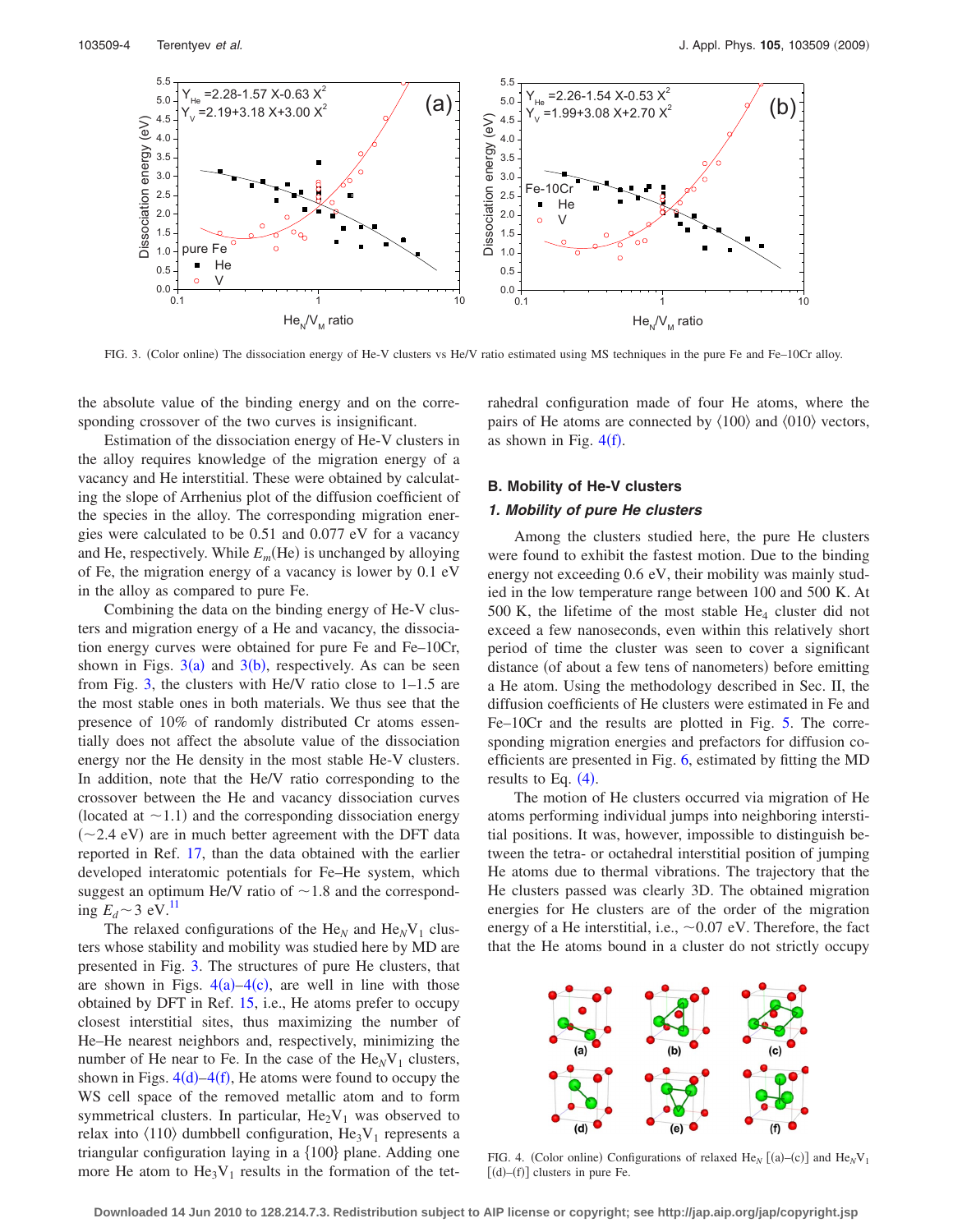<span id="page-4-0"></span>

FIG. 5. (Color online) Diffusion coefficients of pure He clusters together with standard errors as a function of temperature.

tetrahedral positions does not significantly affect their migration energy. In turn, the effective migration energy of He clusters is even slightly lower than  $E_m$ (He), as can be seen from Fig. [6.](#page-4-1) However, the overall diffusion coefficient of He clusters decreases with cluster size, as shown in Fig.  $5(a)$  $5(a)$ . The corresponding reduction in the diffusivity is expressed in the decrease in the diffusion coefficient prefactor, see Fig.  $6(b)$  $6(b)$ .

The mechanism of motion of pure He clusters was seen to be identical in Fe and Fe–10Cr alloys. Yet, the presence of 10% Cr in the Fe matrix causes a reduction in the mobility of the He clusters, which is seen from the comparison of the diffusion coefficients presented in Figs.  $5(b)$  $5(b)$ – $5(d)$ . Indeed, the obtained migration energies for  $He_2$  and  $He_3$  clusters are

slightly higher than those in pure Fe [see Fig.  $6(a)$  $6(a)$ ], while  $D_0$ (He<sub>4</sub>) is lower in the alloy. It is, however, difficult to conclude that the presence of Cr leads to the increase in the migration energy, since the associated error can reach up to 20%–30% of the migration energy value.

#### *2. Mobility of He<sub>n</sub>V<sub>1</sub> clusters*

Another group of studied clusters,  $He_nV_1$ , appeared to have much lower diffusivity than the pure He clusters but yet measurable at the MD time scale. The mobility and thermal stability of these clusters were studied in the temperature range of 960–1800 K. The obtained migration energies and prefactors of diffusion coefficients are summarized in Table

<span id="page-4-1"></span>

FIG. 6. (Color online) Migration energy and prefactor estimated by fitting the data on diffusion coefficients of pure He clusters. Standard errors of the mean are also shown.

**Downloaded 14 Jun 2010 to 128.214.7.3. Redistribution subject to AIP license or copyright; see http://jap.aip.org/jap/copyright.jsp**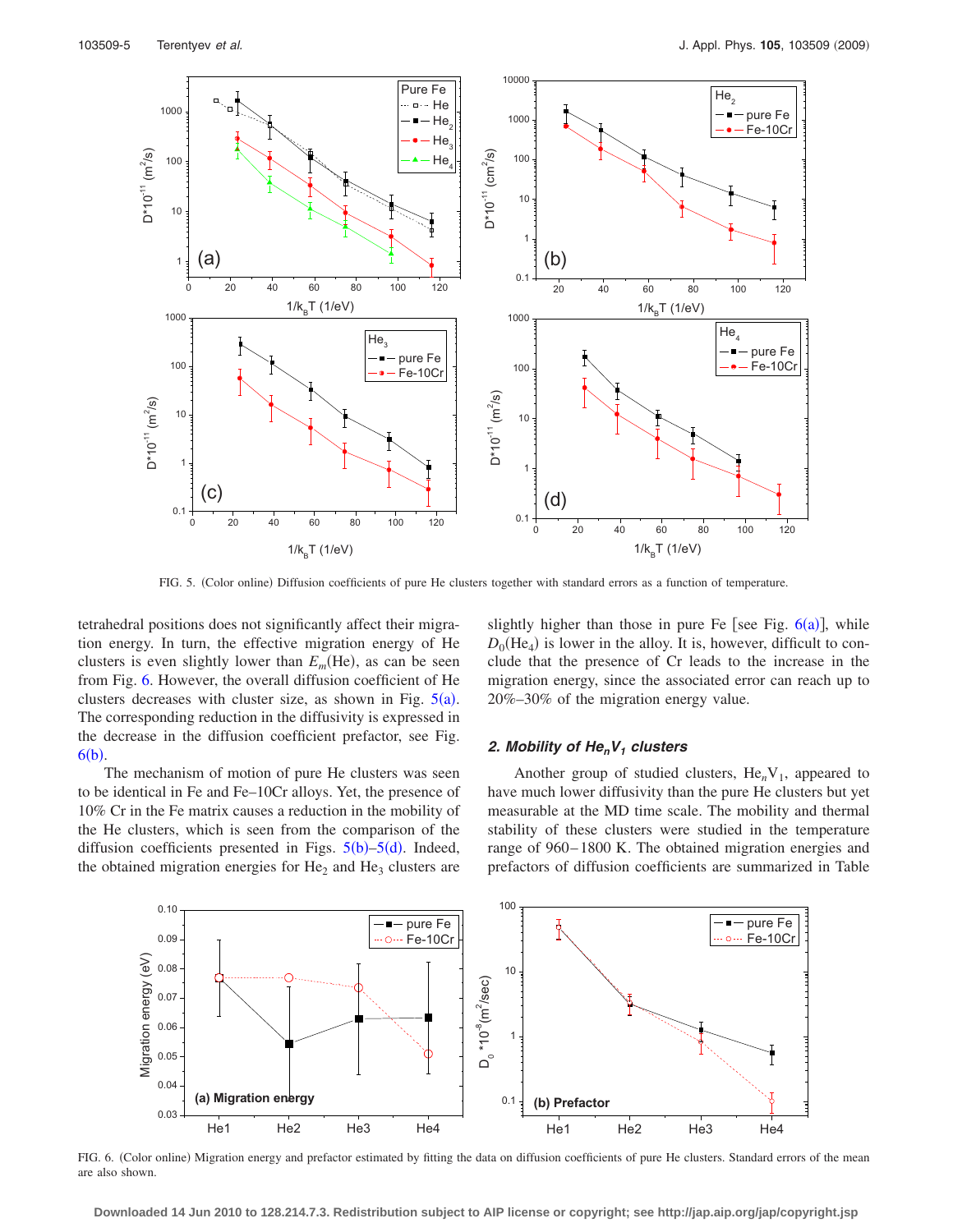<span id="page-5-0"></span>TABLE I. The parameters of diffusivity of some He-V clusters estimated from MD simulations in pure Fe. The standard errors of the mean of a migration energy are given as well.

|                           | $He_2V_1$             | $He_3V_1$             | $He_4V_1$             | $He_2V_3$             |
|---------------------------|-----------------------|-----------------------|-----------------------|-----------------------|
| Pure Fe                   |                       |                       |                       |                       |
| $E_m$ (eV)                | $0.33 \pm 0.06$       | $0.31 \pm 0.04$       | $0.28 \pm 0.06$       | $0.55 \pm 0.09$       |
| $D_0$ (m <sup>2</sup> /s) | $1.16 \times 10^{-7}$ | $2.00 \times 10^{-8}$ | $3.68 \times 10^{-9}$ | $7.82 \times 10^{-9}$ |
| $Fe-10Cr$                 |                       |                       |                       |                       |
| $E_m$ (eV)                | $0.31 \pm 0.07$       | $0.30 \pm 0.05$       | $0.31 \pm 0.07$       | $0.53 \pm 0.12$       |
| $D_0$ (m <sup>2</sup> /s) | $3.34 \times 10^{-7}$ | $3.20 \times 10^{-8}$ | $2.13 \times 10^{-9}$ | $9.93 \times 10^{-9}$ |

[I.](#page-5-0) As can be seen, the migration energies of  $\text{He}_2\text{V}_1$ ,  $\text{He}_3\text{V}_1$ , and  $\text{He}_4\text{V}_1$  clusters are essentially higher than those of the pure He clusters, but at the same time, they are a factor of 2 lower than the migration energy of a single vacancy in pure Fe  $(0.65 \text{ eV})$ .

Application of visualization tools and postprocessing analysis of the data on the crystal defects allowed to identify the mechanism of motion of these clusters. Initially all He atoms were occupying a space provided by the metallic vacant site. Then, one of the neighboring Fe atoms was pushed away from its site to the interstitial position, so that the  $He_nV_1$   $(n=2,3,4)$  cluster could spread over two atomic volumes. Its center of mass was located somewhere around  $\frac{1}{4}, \frac{1}{4}, \frac{1}{4}$  position in the bcc lattice. After that, a Fe selfinterstitial atom, being attracted to the cluster, jumps back in one of the two available lattice sites (i.e., WS volume assign to a lattice site). The  $He_nV_1$  clusters were also seen to execute a 3D migration path. The estimated migration energies are of the order of 0.3 eV, suggesting that the motion mechanism is governed by the transformation of the  $He_nV_1$  cluster into  $\text{He}_n\text{V}_{+1}$ -SIA complex or migration of a SIA, needed for the displacement of a He-V cluster center mass. From the point of view of the energy balance, the above mentioned transformation requires 0.45, 0.49, and 0.86 eV for  $He_4V_1$ ,  $\text{He}_3\text{V}_1$ , and  $\text{He}_2\text{V}_1$ , respectively. The migration energy of a SIA in the  $\langle 110 \rangle$  dumbbell configuration in Fe is 0.31 eV,<sup>25</sup> which is only slightly higher than the value of  $E_m(\text{He}_n\text{V}_1)$ estimated here. Taking into account, that  $E_m(\text{He}_n\text{V}_1)$  were found to be only weakly dependent on the cluster size, it seems reasonable to assign the controlling mechanism to the SIA migration.

# 3. Mobility of He<sub>2</sub>V<sub>3</sub> cluster

The  $\text{He}_2\text{V}_3$  cluster was observed to execute a ring diffusion mechanism, which implies the motion of two He atoms located in the substitutional positions via exchange with the available vacancy site. Thus, the cluster was seen to move as a whole by consecutive He-vacancy and Fe-vacancy exchanges, and the two He atoms could stay apart as far as fourth nearest neighbor. This mechanism is very similar to the motion of a  $Cu_2$ -vacancy cluster in Fe.<sup>34</sup> The mobility of this cluster is therefore governed by the vacancy diffusion and the cluster exhibits a 3D path. The estimated migration energy, found to be slightly lower than that of a single vacancy in pure Fe, suggests that the local lattice strain due to the presence of substitional He atoms near a vacancy affects its migration energy. Finally, it should be mentioned that the mobility of this cluster has been studied using lattice KMC in Ref. [18,](#page-11-11) where the diffusion coefficient was estimated at 573 K to be  $1.6 \times 10^4$  nm<sup>2</sup>/s. Using the values provided in Table [I,](#page-5-0) one can find that at the same temperature  $D(\text{He}_2\text{V}_3)$ is equal to  $9.92 \times 10^4$  nm<sup>2</sup>/s, which is at least the same order of magnitude. This is very reasonable agreement taking into account a number of simplifications behind the LKMC technique.

# **C. Lifetime of He-V clusters**

The He-V clusters which were observed to dissociate within the time span of the MD run and whose lifetime could be reliably measured are listed in Table [II.](#page-5-1) These were only the clusters with high He/V ratio or pure He clusters, seen to dissociate by emitting He atoms. The corresponding dissociation energies and attempt frequency prefactors were estimated by fitting Eq.  $(5)$  $(5)$  $(5)$  to the data set on the lifetime of the clusters. The obtained results are summarized in Table [II](#page-5-1) and are compared with the dissociation energies obtained from MS calculations in Fe. The MS data for Fe–10Cr alloys are not included in Table [II,](#page-5-1) since they are essentially the same as for pure Fe (see Sec. III A).

In general, the MD-obtained dissociation energies are in reasonable agreement with the corresponding values estimated using MS calculations. The largest discrepancy occurs in the case of the  $\text{He}_4\text{V}_2$  cluster, where the difference in the dissociation energies obtained by the two methods is 0.6 eV. The dissociation energies obtained from MD for pure He

<span id="page-5-1"></span>TABLE II. Parameters of lifetime of some He-V clusters estimated from MD simulations in pure Fe and Fe–10Cr alloys and dissociation energy of a He from He-V clusters estimated in pure Fe using MS simulations. The standard errors of the mean of a migration energy are given as well.

|                 | Pure Fe. MD results            |                 | Fe-10Cr alloy, MD results      |                 | MS results    |
|-----------------|--------------------------------|-----------------|--------------------------------|-----------------|---------------|
| Type of cluster | $\nu_0(s^{-1}) \times 10^{13}$ | $E_d$<br>(eV)   | $\nu_0(s^{-1}) \times 10^{13}$ | $E_d$<br>(eV)   | $E_d$<br>(eV) |
| He <sub>2</sub> | 0.245                          | $0.14 \pm 0.03$ | 0.969                          | $0.18 \pm 0.05$ | 0.2           |
| He <sub>3</sub> | 16.9                           | $0.35 \pm 0.12$ | 8.00                           | $0.32 \pm 0.04$ | 0.4           |
| $He_4$          | 40.0                           | $0.59 \pm 0.20$ | 12.0                           | $0.61 \pm 0.10$ | 0.71          |
| $He_2V_1$       | 19.6                           | $1.15 \pm 0.31$ | 23.1                           | $1.17 \pm 0.31$ | 1.14          |
| $He_3V_1$       | 187                            | $1.40 \pm 0.32$ | 591                            | $1.39 \pm 0.28$ | 1.21          |
| $He_4V_1$       | 18.8                           | $1.15 \pm 0.20$ | 19.5                           | $1.03 \pm 0.13$ | 1.32          |
| $He_4V_2$       | 7.00                           | $1.35 \pm 0.24$ | 5.97                           | $1.04 \pm 0.34$ | 1.67          |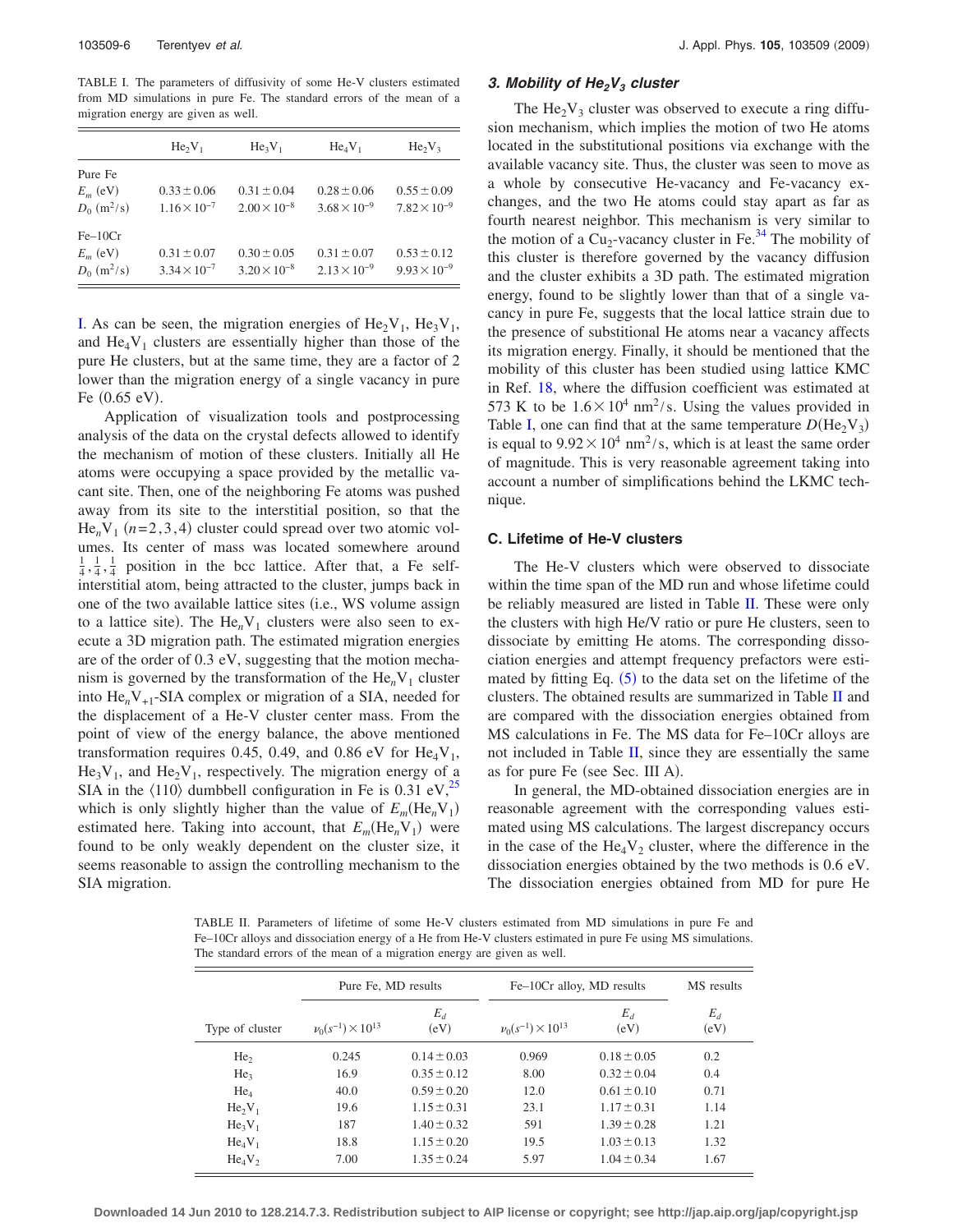<span id="page-6-0"></span>

FIG. 7. (Color online) The formation energy probability distribution  $P(E_f)$  as a function of the formation energy in Fe–10Cr random alloy for (a) a single vacancy, (b) He atom in a substitutional position, (c) He atom in the interstitial position (tetrahedral site),  $[(d) - (f)]$  clusters of He interstitials and  $[(g) - (i)]$  some He-V clusters, as specified in the corresponding figures. The black bar denotes the formation energy of a given defect in pure Fe.

clusters are only slightly less than the predictions of MS calculations. It should, however, be stressed that the obtained attempt frequencies of some clusters are much higher than the Debye frequency  $(6 \times 10^{12} \text{ s}^{-1})$ . In particular,  $\nu_0$  of some large He-V clusters (e.g.,  $He_3V_1$ ) appears to be as high as 10<sup>15</sup> s<sup>-1</sup>. The very high attempt frequency for the dissociation might be attributed to the large discrepancy between masses of He and metallic atoms, so that vibration modes of He atoms bound in a cluster are different from those of surrounding metallic atoms. Note that the usual practice of Monte Carlo simulations is to describe the rate of dissociation or migration events taking Debye frequency as the at-tempt frequency (e.g., Refs. [18](#page-11-11)-20). The observed discrepancy clearly suggests that the real lifetime of some He-rich clusters could be much shorter than by relying on the estimations coming from MS results.

#### **D. Effect of Cr on the mobility and lifetime**

Summarizing the obtained results on the mobility and thermal stability of the studied He-V clusters, one may conclude that there is no drastic effect of the presence of 10% of Cr on the cluster properties. In particular, the dissociation energy and attempt frequency for He-V clusters estimated from both MD and MS simulations are practically the same in Fe and Fe–10Cr alloys.

The only essential effect of Cr appeared in the case of pure He clusters, whose diffusivity was reduced in Fe–10Cr as compared to Fe. The observed reduction is most likely related to the trapping of He clusters, being bounded to some specific Cr clusters. The distributions of the formation energy probability of He clusters presented in Appendix B [see Figs.  $7(d) - 7(f)$  $7(d) - 7(f)$  reveals a presence of states for the He cluster (with a non-negligible probability), that exhibit essentially lower formation energy than the average value, given in Table [VII.](#page-10-0) For example,  $E_F$ (He<sub>3</sub>) and  $E_F$ (He<sub>4</sub>) in Fe–10Cr are 12.8 and 16.5 eV, whereas the formation energy of these clusters may be as low as 12.6 and 16.4 eV, i.e., reduced by  $0.1-0.2$  eV in some configurations. This reduction in the cluster formation energy is significant compared to the effective migration energy estimated from MD simulations, which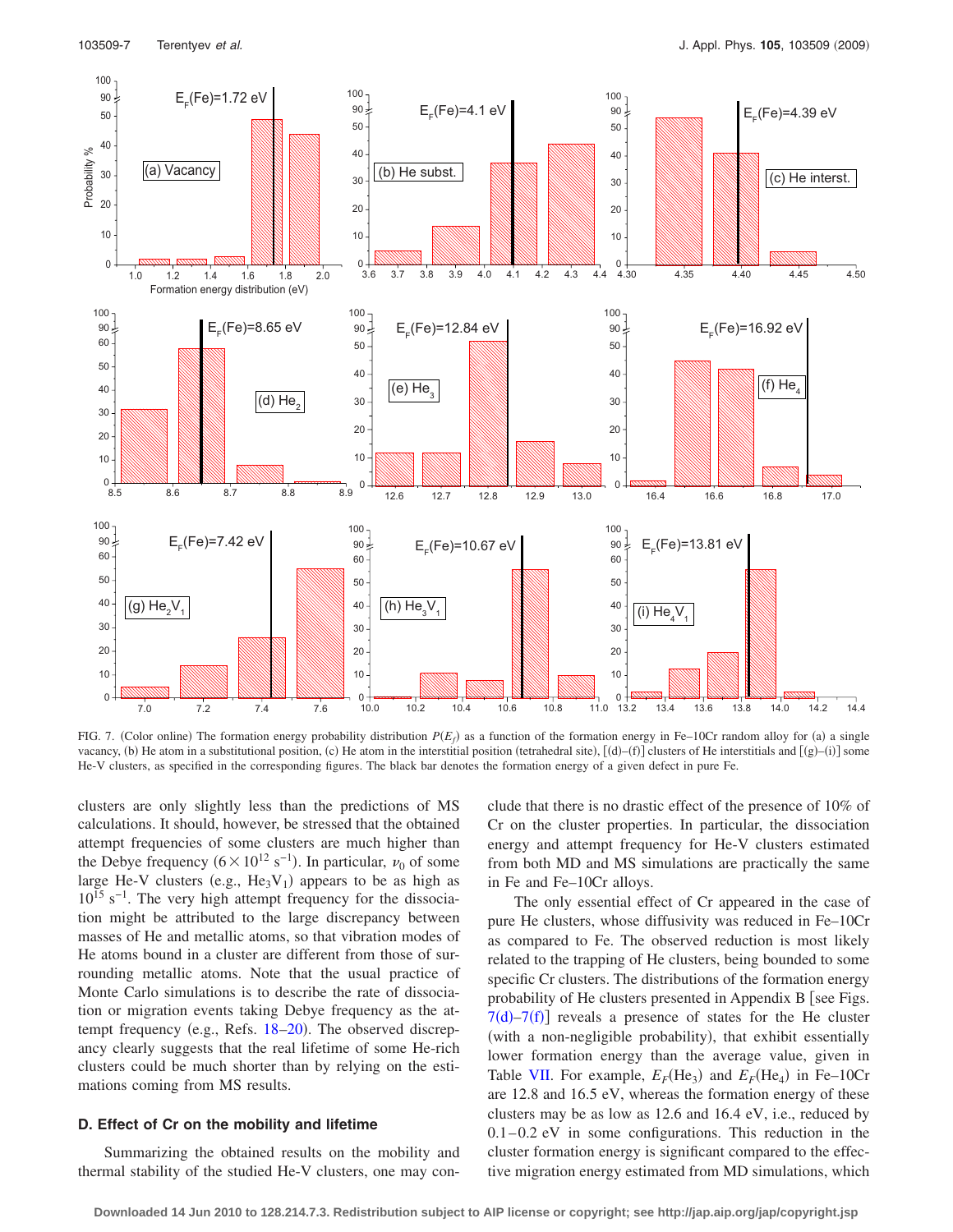is the order of 0.05 eV. The He clusters, while migrating through the lattice, would encounter these low energy configurations. The time required for the cluster to escape from such a configuration should be proportional to  $exp(E<sub>b</sub>)$  $+E_m$ / $k_B T$ , where  $E_b$  is the binding energy of the cluster to the surrounding Cr atoms. This is why some particular Cr configurations, that result in the essential decrease in the formation energy of the He or He-V clusters, might act as traps, whose presence in the matrix decreases the mobility of the clusters.

#### **IV. CONCLUDING REMARKS**

Summarizing, we have performed atomistic simulations in both static (MS) and dynamic (MD) conditions in order to characterize properties of small He-V clusters in bcc Fe and Fe–10Cr alloys. MS calculations were used to obtain the values of the dissociation energy as a function of He density in the clusters. The results obtained in pure Fe have shown much closer agreement with existing DFT data on the optimum He-to-vacancy ratio and the corresponding dissociation energy ( $\sim$ 2.4 at He/V $\sim$ 1) than previously existing potentials did, $^{11}$  as discussed in Sec. III A. No significant effect of alloying of Fe by 10% of Cr on the dissociation energy diagram was found.

MD simulations were used to characterize the mechanisms of motion and to estimate the parameters of diffusivity and thermal stability of pure He and He-rich clusters. One of the important findings of this work is that small pure He clusters were seen to move as fast as He interstitials. Taking into account that the estimated migration energy of these clusters is extremely small, one may definitely conclude that such objects would cover a substantial distance during their lifetime. In addition, it has been shown that the mobility of the pure He clusters is retarded in Fe–10Cr alloys, which was tentatively associated to the "configuration" trapping originating from the presence of low energy states for the He clusters due to some specific Cr arrangements significantly decreasing their formation energy (see Sec. III B).

Modeling He-V clusters, two different mechanisms of motion were observed for the He-rich  $(He_nV_1)$  and vacancyrich ( $\text{He}_2\text{V}_3$ ) clusters. The first mechanism involves formation of a metallic interstitial atom, whose motion causes the displacement of the He-V cluster. The corresponding migration energy was estimated to be  $\sim 0.3$  eV. On the other hand, the diffusivity of  $\text{He}_2\text{V}_3$  cluster was controlled by the mobility of a vacancy, with the migration energy of 0.55 eV. Characterization of the thermal stability of the clusters was also performed based on the results of MD simulations. In most of the cases, the estimated dissociation energies from MD were in line with the corresponding data obtained from MS calculations. It is important to note that the dissociation attempt frequencies for some of the studied clusters were found to be two orders of magnitude higher than the Debye frequency. Thus, usage of the Debye frequency of Fe, usually taken as  $(6-10) \times 10^{12}$  s<sup>-1</sup>, to estimate the rate of dissociation events of He-V clusters might be an oversimplification.

Finally, we note that recent KMC studies addressing kinetics of He desorption under He-implantation conditions

<span id="page-7-0"></span>

FIG. 8. (Color online) Diffusion coefficient of different types of defects in pure Fe, namely, self-interstitial atom in the  $\langle 110 \rangle$  dumbbell configuration (Ref. [35](#page-11-25)), a single vacancy, one dimensional migrating 7-SIA cluster in the  $\langle 111 \rangle$  configuration (Ref. [38](#page-11-26)), an interstitial He atom, the He4 and He<sub>2</sub>V<sub>1</sub> cluster.

have shown that introduction of the mobility of selfinterstitial atoms plays an important role.<sup>19</sup> In particular, by accounting for the mobility of not only single self-interstitial atoms but also their clusters, a delay in the He release was observed. In the mentioned study, however, no mechanisms allowing for the mobility of pure He and He-rich vacancy clusters were introduced and the clusters were simply assumed to be immobile. Such simplification is justified if the objects, assumed to be immobile, are moving drastically slower than the other migrating species presenting in the system, i.e., point defects, their clusters, and He interstitials.

The results of this work suggest that this assumption is not well justified. The comparison of the diffusion coefficients of the  $\langle 110 \rangle$  self-interstitial atom,<sup>35</sup>  $\langle 111 \rangle$  selfinterstitial atom cluster containing seven defects,  $3<sup>35</sup>$  a single vacancy, He interstitial,  $He_4$  and  $He_2V_1$  clusters is presented in Fig. [8.](#page-7-0) All results shown in the figure were obtained using the currently employed IAP (Table [III](#page-7-1)). Clearly, the mobility of pure He and  $\text{He}_2\text{V}_1$  clusters is higher than that of a vacancy and comparable with that of a single self-interstitial atom. As soon as interstitials and their clusters become mobile, a part of them would recombine with vacancies in the already formed He-V clusters, which should lead to the formation of He-V clusters enriched by He (i.e., with high He/V

<span id="page-7-1"></span>TABLE III. Formation energies of helium interstitials in iron and in chromium for substitutional, octahedral, and tetrahedral positions. All values are in eV.

| Fe-He      |                         | Subs. | Octa. | Tetr. |
|------------|-------------------------|-------|-------|-------|
| <b>DFT</b> | Seletskaia <sup>a</sup> | 4.08  | 4.60  | 4.37  |
|            | $Fu^b$                  | 4.22  | 4.57  | 4.39  |
| MD         | This work               | 4.10  | 4.51  | 4.39  |
| $Cr-He$    |                         |       |       |       |
| <b>DFT</b> | This work               | 5.00  | 5.37  | 5.20  |
| MD         | This work               | 5.01  | 5.34  | 5.25  |
| $9 - 2$    | .                       |       |       |       |

 $a^2$ References [12](#page-11-10) and [13.](#page-11-27) <sup>b</sup>Reference [17.](#page-11-9)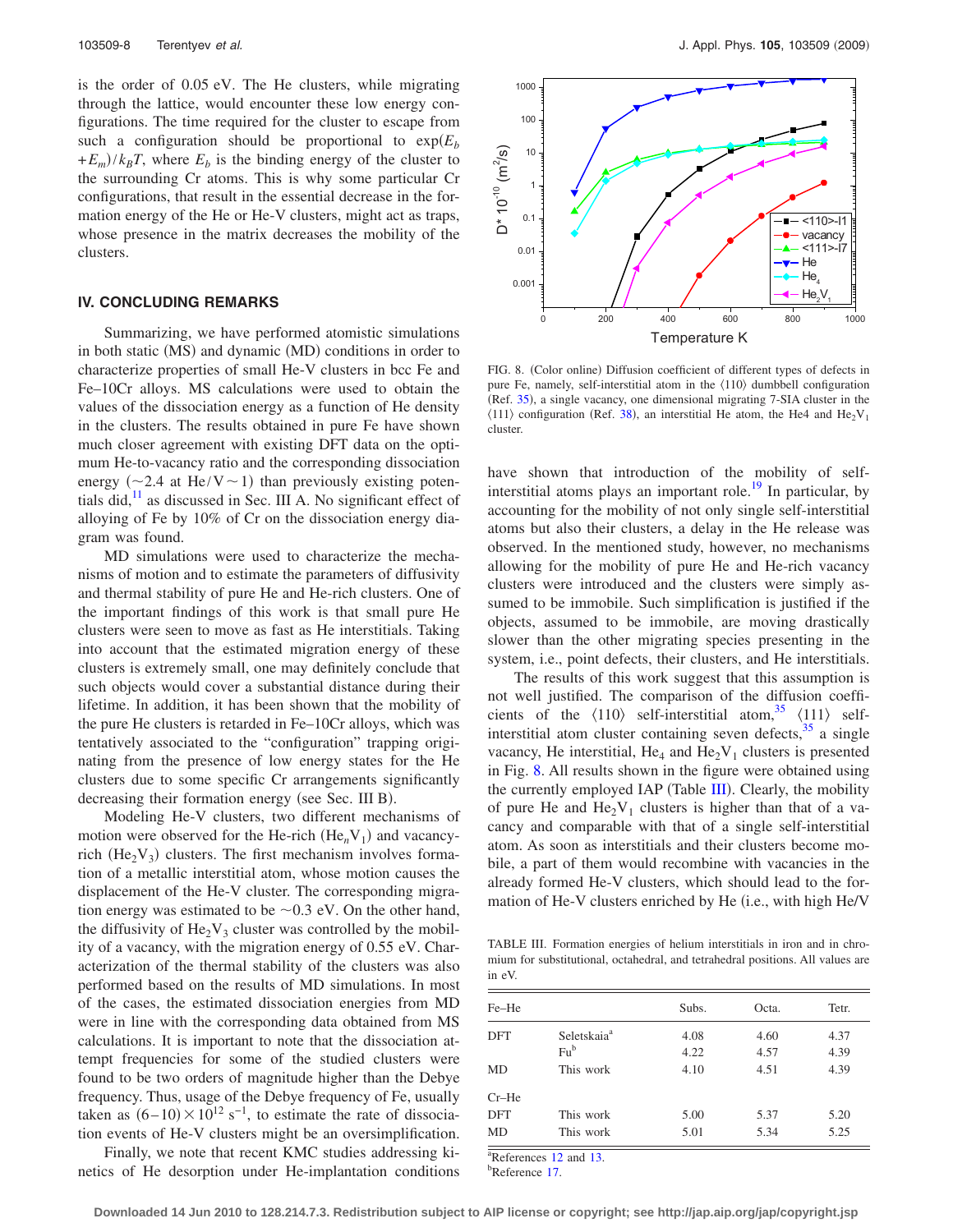ratio). The appearance of a substantial amount of He-rich clusters, moving faster than vacancy-rich clusters, should result in an additional He release naturally absent in the KMC simulations performed in Ref. [19.](#page-11-12) It is therefore of interest to check if the introduction of the migration mechanisms for He-V clusters enriched by He leads to a better agreement with experimental data. The proposed simulations would also probably resolve the necessity for the introduction of traps for SIA clusters, whose origin is so far not fully understood.<sup>19</sup> Moreover, the value of the trapping energy of 1.0 eV and concentration  $(1-10$  ppm) is not justified, as discussed in Ref. [19.](#page-11-12)

#### **V. CONCLUSIONS**

Based on the results obtained using MS and MD techniques coupled with a recently developed set of IAPs for Fe–Cr–He system we may draw the following conclusions.

- $(i)$  The dissociation energies of small He-V clusters are not significantly affected by the presence of 10% Cr in Fe matrix as compared to pure Fe.
- $(ii)$  The effective migration energy of He interstitial is not affected by the presence of Cr.
- $(iii)$  Small pure He clusters with size up to four atoms exhibit fast 3D motion, with a migration energy of about 0.05 eV.
- $(iv)$  The presence of Cr in the matrix retards the mobility of pure He clusters, it does not, however, significantly change their migration energy.
- $(v)$  The dissociation energy of He-V clusters estimated from MD simulations was found to be in good agreement with the values obtained from static simulations. The prefactor of the dissociation jump frequency, however, was seen to be much higher than the Debye frequency.

# **ACKNOWLEDGMENTS**

This work was performed in the framework of the 7th Framework Programme collaborative project GETMAT, partially supported by the European Commission, grant Agreement No. 212175. Calculations were performed at Fermi computer cluster in SCK-CEN (Belgium) and the Ametisti at the University of Helsinki (Finland).

# **APPENDIX A: POTENTIALS FOR FE-HE AND CR-HE**

As mentioned in Sec. I, we need potentials for Fe–He and Cr–He that work well with the existing Fe potential by Ackland<sup>26</sup> and Cr potential by Olsson.<sup>21</sup> For Fe–He, a recently developed potential with three-body terms, $13$  further developed in Ref. [36,](#page-11-28) produces interstitial properties in good agreement with DFT data, which the potential from the 1960s by Wilson<sup>37</sup> failed to do.<sup>17</sup> We have developed a Fe–He potential based on a pair potential formalism, which also proved to be enough to describe interstitial He in Fe in accordance with DFT data. $38$  Cr–He has not been studied much in the literature, and we set out to calculate the needed

<span id="page-8-0"></span>TABLE IV. Parameters for the Fe–He and Cr–He potentials.

|                           | Fe-He        | $Cr-He$      |  |
|---------------------------|--------------|--------------|--|
| $a$ (eV)                  | 26.65        | 0.6115       |  |
| $b$ (eVÅ)                 | $-15.0$      | 18.87        |  |
| $c(1/\text{\AA})$         | 1.856        | 1.454        |  |
| $r_1$ (Å)                 | 1.0          | 1.0          |  |
| $r_2(A)$                  | 1.2          | 1.22         |  |
| $r_c$ (Å)                 | 3.7          | 3.75         |  |
| $r_d$ (Å)                 | 0.25         | 0.1          |  |
| $p_3$ (eV/ $\AA^3$ )      | 62.020 897   | 27.154 909   |  |
| $p_2$ (eV/ $\rm{\AA}^2$ ) | $-96.287579$ | 14.777 250   |  |
| $p_1$ (eV/Å)              | $-38.548739$ | $-163.42531$ |  |
| $p_0$ (eV)                | 79.266 283   | 130.802 57   |  |

DFT data and develop a potential. Here the Cr–He potential is presented, along with the parameters for the Fe–He potential.

# **1. DATA**

We have performed *ab initio* calculations using the  $DMO197$  program package<sup>39,[40](#page-11-31)</sup> to get interaction energy versus distance data for the Fe–He and Cr–He dimers. The standard DMOL orbitals were augmented with hydrogenic orbitals.<sup>41</sup> This approach has previously been shown to give interaction energies in the repulsive region which are in line with a fully numerical Hartree–Fock–Slater  $(X_{\alpha})$  method.<sup>42[,43](#page-11-34)</sup> The obtained dimer energies, listed in Tables [IV](#page-8-0) and [V](#page-9-0) were used to fit the potentials for short-range interaction. The dimer potentials are, however, not adequate for correct description of helium defects in the metals.

Properties of He defects in Fe were characterized using DFT calculations performed by Seletskaia *et al.*<sup>[13](#page-11-27)[,36](#page-11-28)</sup> and by Fu and Willaime<sup>17</sup> with VASP and SIESTA DFT codes, respectively. The necessary He defect properties in Cr have been calculated using the VASP code to obtain a data set for the fitting of the Cr–He potential. The obtained formation energies of different He configurations in Cr are listed in Table [VI](#page-9-1) and the migration energy landscapes are given in Figs. [9](#page-10-1) and [10.](#page-10-2)

Details of the performed DFT calculations can be summarized as follows. Each defect configuration was relaxed in a supercell containing 128 bcc lattice points. Spin polarization was included with the initial spin-order antiferromagnetic for Cr. The exchange-correlation was treated in the gen-eralized gradient approximation.<sup>44,[45](#page-11-36)</sup> The presence of He requires a relatively high cutoff energy in the plane-wave expansion, so the PAW pseudopotentials<sup>46,[47](#page-11-38)</sup> were applied with a cutoff energy of 478 eV. The relaxation was performed at constant volume set to the equilibrium bulk volume of pure Cr. The Brillouin zone was sampled in a  $3 \times 3$  $\times$  3 -grid using the Monkhorst and Pack scheme.

### **2. POTENTIAL CONSTRUCTION**

Considering the repulsive nature of helium in iron and chromium, and the simplified picture of positive nuclei in an electron cloud, a natural function form to choose is a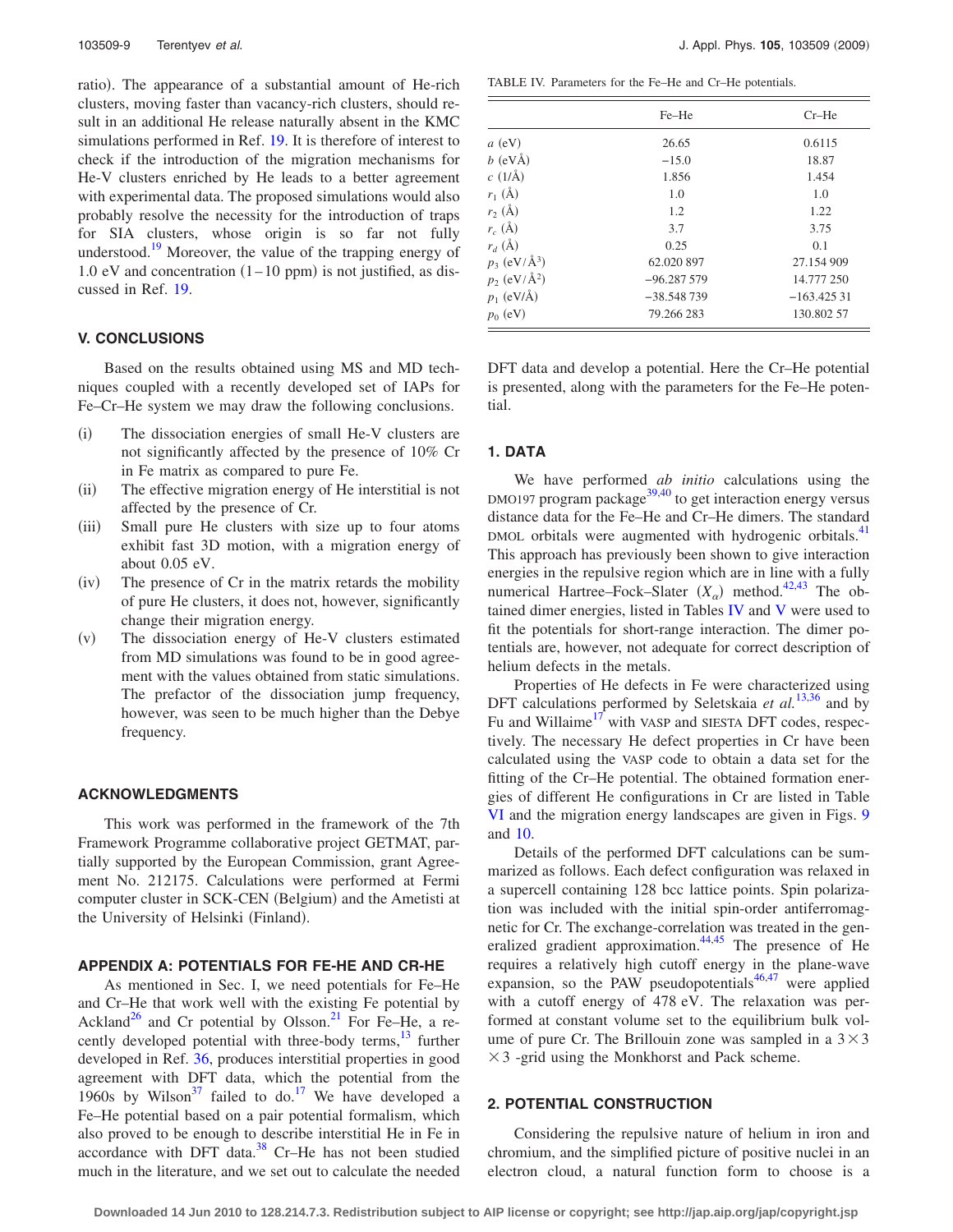<span id="page-9-0"></span>

| r<br>$(\AA)$ | $\int$<br>(eV)  | r<br>$(\AA)$ | f<br>(eV)    | r<br>$(\AA)$ | f<br>(eV)  |
|--------------|-----------------|--------------|--------------|--------------|------------|
| 0.001        | 742 308.990 941 | 0.100        | 3900.770 613 | 0.560        | 83.527 946 |
| 0.002        | 367 929.108 134 | 0.120        | 2932.205 400 | 0.580        | 74.561 277 |
| 0.003        | 243 146.799 839 | 0.140        | 2279.876865  | 0.600        | 66.673 635 |
| 0.004        | 180 789.363 700 | 0.160        | 1814.874.546 | 0.620        | 59.702 486 |
| 0.005        | 143 386.113 350 | 0.180        | 1468.779 606 | 0.640        | 53.513 466 |
| 0.006        | 118 462.568 194 | 0.200        | 1202.690 203 | 0.660        | 47.995 909 |
| 0.007        | 100 673.425 256 | 0.220        | 993.428 081  | 0.680        | 43.060 309 |
| 0.008        | 87 344.768 144  | 0.240        | 826.385481   | 0.700        | 38.631 227 |
| 0.009        | 76 990.273 923  | 0.260        | 691.670 110  | 0.720        | 34.647 305 |
| 0.010        | 68 719.745 430  | 0.280        | 582.160 568  | 0.740        | 31.055 904 |
| 0.011        | 61 963.988 467  | 0.300        | 492.614 357  | 0.760        | 27.814 882 |
| 0.012        | 56 344 366 351  | 0.320        | 418.974 166  | 0.780        | 24.886748  |
| 0.013        | 51 597 954 831  | 0.340        | 358.075 144  | 0.800        | 22.238 914 |
| 0.014        | 47 536.487 083  | 0.360        | 307.477 324  | 0.820        | 19.843 742 |
| 0.015        | 44 022.879 513  | 0.380        | 265.243 036  | 0.840        | 17.678 637 |
| 0.016        | 40 954.622 254  | 0.400        | 229.812713   | 0.860        | 15.721 379 |
| 0.017        | 38 252.408 019  | 0.420        | 199.952 152  | 0.880        | 13.953 087 |
| 0.018        | 35 855.089 452  | 0.440        | 174.682721   | 0.900        | 12.355 634 |
| 0.019        | 33 714.656 575  | 0.460        | 153.202 236  | 0.920        | 10.914 554 |
| 0.020        | 31 792,090 048  | 0.480        | 134.857 477  | 0.940        | 9.615 746  |
| 0.040        | 13 861,000 825  | 0.500        | 119.113 258  | 0.960        | 8.446 703  |
| 0.060        | 8 159 846 377   | 0.520        | 105.536 708  | 0.980        | 7.395 154  |
| 0.080        | 5 445.595 238   | 0.540        | 93.772 294   | 1.000        | 6.450 862  |

TABLE V. Data listed for the Fe–He DMol dimer potential.

screened Coulomb potential. The function form  $f(r) = (a$ +*b*/*r*)exp(-*cr*) was found to be suitable for a satisfactory reproduction of He defects in the metals. The terms *a* and *b*/*r* give a better possibility to affect short- and long-range parts of the potential. Adding other terms and parameters would give more flexibility in the fitting, but with the limited data set to fit, it would not guarantee transferability of the potentials.

To obtain a smooth transition between the dimer potential and the above introduced functional term, we used a polynomial spline satisfying the energy and its first derivative at the connection nodes. The function form of the spline is

$$
f(r_{ij}) = \begin{cases} \text{DMOL-potential}, & r_{ij} \le r_1 \\ p_3 r_{ij}^3 + p_2 r_{ij}^2 + p_1 r_{ij} + p_0, & r_1 \le r_{ij} \le r_2 \\ \left( a + \frac{b}{r_{ij}} \right) e^{-c r_{ij}} f_c(r_{ij}), & r_{ij} \ge r_2, \end{cases}
$$
(A1)

where the cutoff function  $f_c$  is given by

$$
f_c(r_{ij}) = \begin{cases} 1, & r_{ij} \le r_c - r_d, \\ \frac{1}{2} \left( 1 - \sin \frac{\pi (r_{ij} - r_c)}{2r_d} \right), & |r_c - r_{ij}| \le r_d, \\ 0, & r_{ij} \ge r_c + r_d, \end{cases}
$$
(A2)

<span id="page-9-1"></span>

| r<br>$(\AA)$ | (eV)            | r<br>(A) | f<br>(eV)    | r<br>(A) | (eV)        |
|--------------|-----------------|----------|--------------|----------|-------------|
| 0.002        | 339 782.473 128 | 0.080    | 5087.948 470 | 0.450    | 167.88 225  |
| 0.004        | 167 031 551 471 | 0.100    | 3651.512 223 | 0.500    | 123.499 933 |
| 0.006        | 109 501 603 048 | 0.120    | 2750.904 432 | 0.550    | 92.762 362  |
| 0.008        | 80 769 484 343  | 0.140    | 2146.655 359 | 0.600    | 70.895 227  |
| 0.010        | 63 566 354 974  | 0.160    | 1717.571854  | 0.650    | 54.886 597  |
| 0.012        | 52 135.961 143  | 0.180    | 1398.887 168 | 0.700    | 42.836 359  |
| 0.014        | 44 000.416 731  | 0.200    | 1153.836 523 | 0.750    | 33.548 373  |
| 0.016        | 37 919.218 234  | 0.240    | 805.173 398  | 0.800    | 26.260 331  |
| 0.018        | 33 208.159 719  | 0.280    | 575.229 695  | 0.850    | 20.481 583  |
| 0.020        | 29 454.455 425  | 0.320    | 418.770824   | 0.900    | 15.880 285  |
| 0.040        | 12 880.717 942  | 0.360    | 310.252 422  | 0.950    | 12.216 320  |
| 0.060        | 7 606.147 481   | 0.400    | 233.786 173  | 1.000    | 9.309 422   |
|              |                 |          |              |          |             |

TABLE VI. Data listed for the Cr–He DMOL dimer potential.

**Downloaded 14 Jun 2010 to 128.214.7.3. Redistribution subject to AIP license or copyright; see http://jap.aip.org/jap/copyright.jsp**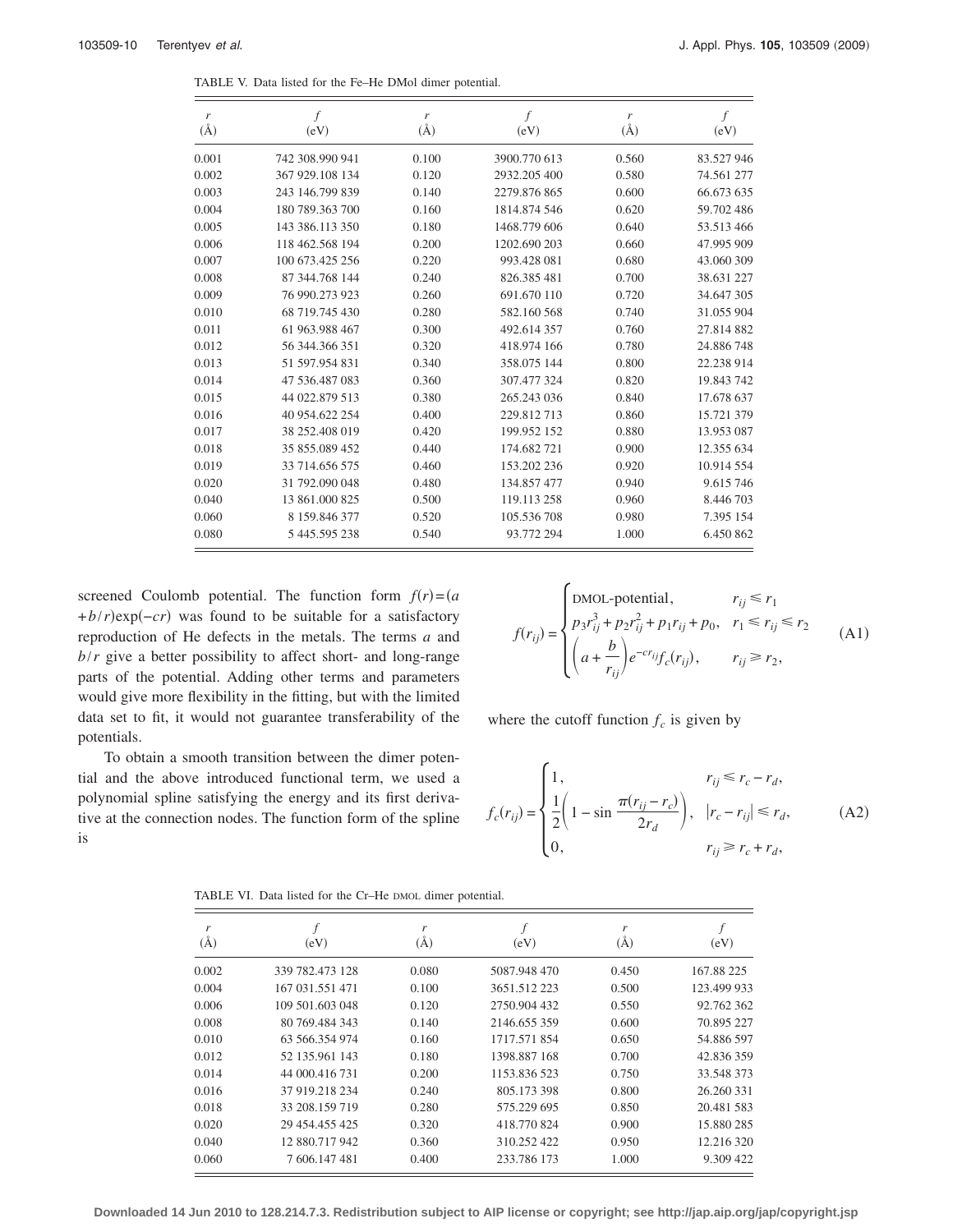<span id="page-10-1"></span>

FIG. 9. (Color online) The migration barrier for the migration of helium in iron from one tetrahedral interstitial position to a neighboring tetrahedral position.

which is a function that goes smoothly from one at  $r_{ij} \le r_c$  $-r_d$  to zero at  $r_{ij} \ge r_c + r_d$ . This cutoff function is a standard type used in Tersoff-type potentials.<sup>48</sup> The spline nodes and parameters for the cutoff function were deduced based on the neighborhood around the helium atom for the defect structures of interest.

The potentials were fitted to the formation energy of the substitutional He and interstitial He in the tetrahedral and octahedral configurations in iron and chromium. After calculating the migration barriers (see Sec. A 3) the parameters were refitted by adjusting the weights of the fitted properties, so that a set of parameters that satisfactory reproduce both the formation energies and migration barriers was obtained.

The comparison of the fitted values versus DFT data is presented in Table [VI.](#page-9-1) It can be seen that the departure of the fitted formation energies from the original DFT results is within 1%–2%.

## **3. RESULTS**

The comparison of the migration barriers calculated using the derived potentials with the DFT data from Ref. [17](#page-11-9) for Fe–He and from this work for Cr–He is presented in Fig. [9.](#page-10-1) The barriers were computed using the drag method as was done in the corresponding DFT work.<sup>17</sup> The migration barrier of the interstitial He (in tetrahedral position) in Fe obtained with the potential  $(0.07 \text{ eV})$  agrees very well with the DFT value  $(0.06 \text{ eV})$ . In Cr, the barrier was found to be overestimated by the potential  $(0.14 \text{ eV})$  in comparison with the DFT estimated barrier (0.08 eV). The characterization of

<span id="page-10-2"></span>

FIG. 10. (Color online) The energy landscape for  $\text{HeV}_2$  in Fe and in Cr.

the motion of a substitutional He atom requires consideration of the mobility of the  $\text{HeV}_2$  complex as pointed out by Fu and Willaime.<sup>17</sup> The energy landscape for this defect is shown in Fig. [10.](#page-10-2) Both potentials reproduce parts of the energy landscapes well compared to the DFT data, while some features are in rather poor agreement. The Fe–He potential is discussed in greater detail in Ref. [38.](#page-11-26)

Considering the migration barrier landscape in Cr, we can see that the height of the barrier at (d) is very well reproduced, about 1.4 eV with the potential and 1.5 eV with DFT. According to the DFT results, however, the configuration (e) is energetically more favorable than configuration (c), which is not reproduced by the fitted potential. Given the height of the migration barriers in the  $\text{HeV}_2$  complex, the migration properties can still be expected to be reasonable with the derived potential.

# **APPENDIX B: FORMATION ENERGY OF HE, VACANCY, AND HE-V CLUSTERS IN FE–10CR ALLOY**

The formation energy of a defect in a concentrated random alloy depends on the particular local atomic arrangement of solutes around a defect, as has been recently shown in Ref. [25](#page-11-15) for the case of a self-interstitial atom in Fe–Cr alloys. The average formation energy can be estimated by calculating the formation energy of the same defect but varying local atomic arrangement, which should correspond to an alloy of a given concentration and distribution of solute atoms. The easiest way to perform such calculations for the random alloy is to insert a defect in all possible sites of a MD box, containing a given concentration of randomly distributed solutes, as was done in this work.

Before the insertion of a vacancy and/or He atom, the perfect crystallite was relaxed at the corresponding equilibrium lattice constant, which depends on  $C_{\text{Cr}}$ , and its cohesive energy  $E_{\text{ref}}(C_{\text{Cr}})$  has been recorded. After a He-V complex was created, the system was relaxed down to zero temperature keeping the volume constant and without applying any constraint to the atoms. The static relaxation was performed using quench procedure<sup>30</sup> to achieve the convergence of 10−10 eV/atom in the crystal cohesive energy. The formation energy was then defined as  $13$ 

$$
E_f = E_{N(\text{Fe} + \text{Cr}), M(\text{He})} - N \cdot E_{\text{Fe}-10\text{Cr}} - M \cdot E_{\text{He}}.\tag{B1}
$$

Here,  $E_{\text{Fe}-10Cr}$  is the cohesive energy (per atom) of a perfect Fe–10Cr crystal before a defect was inserted;  $E_{N(\text{Fe}+\text{Cr}), M\text{He}}$  is the total energy of the relaxed Fe–10Cr crys-

<span id="page-10-0"></span>TABLE VII. The average formation energies of He-V clusters obtained by static calculations in Fe–10Cr random alloy. All values are given in eV.

|                | Vac      |       |       |       |       |       |  |
|----------------|----------|-------|-------|-------|-------|-------|--|
| He             | $\Omega$ | 1     | 2     | 3     | 4     | 5     |  |
| $\overline{0}$ | .        | 1.76  | 3.36  | 4.71  | 6.07  | 7.13  |  |
| 1              | 4.37     | 4.13  | 5.43  | 6.43  | 7.6   | 8.48  |  |
| $\overline{2}$ | 8.63     | 7.43  | 7.51  | 8.41  | 9.37  | 10.07 |  |
| 3              | 12.79    | 10.81 | 10.33 | 10.29 | 11.14 | 11.79 |  |
| 4              | 16.62    | 13.88 | 13.11 | 12.95 | 13.05 | 13.46 |  |
| 5              | 20.44    | 17.13 | 15.92 | 15.41 | 15.48 | 15.15 |  |

**Downloaded 14 Jun 2010 to 128.214.7.3. Redistribution subject to AIP license or copyright; see http://jap.aip.org/jap/copyright.jsp**